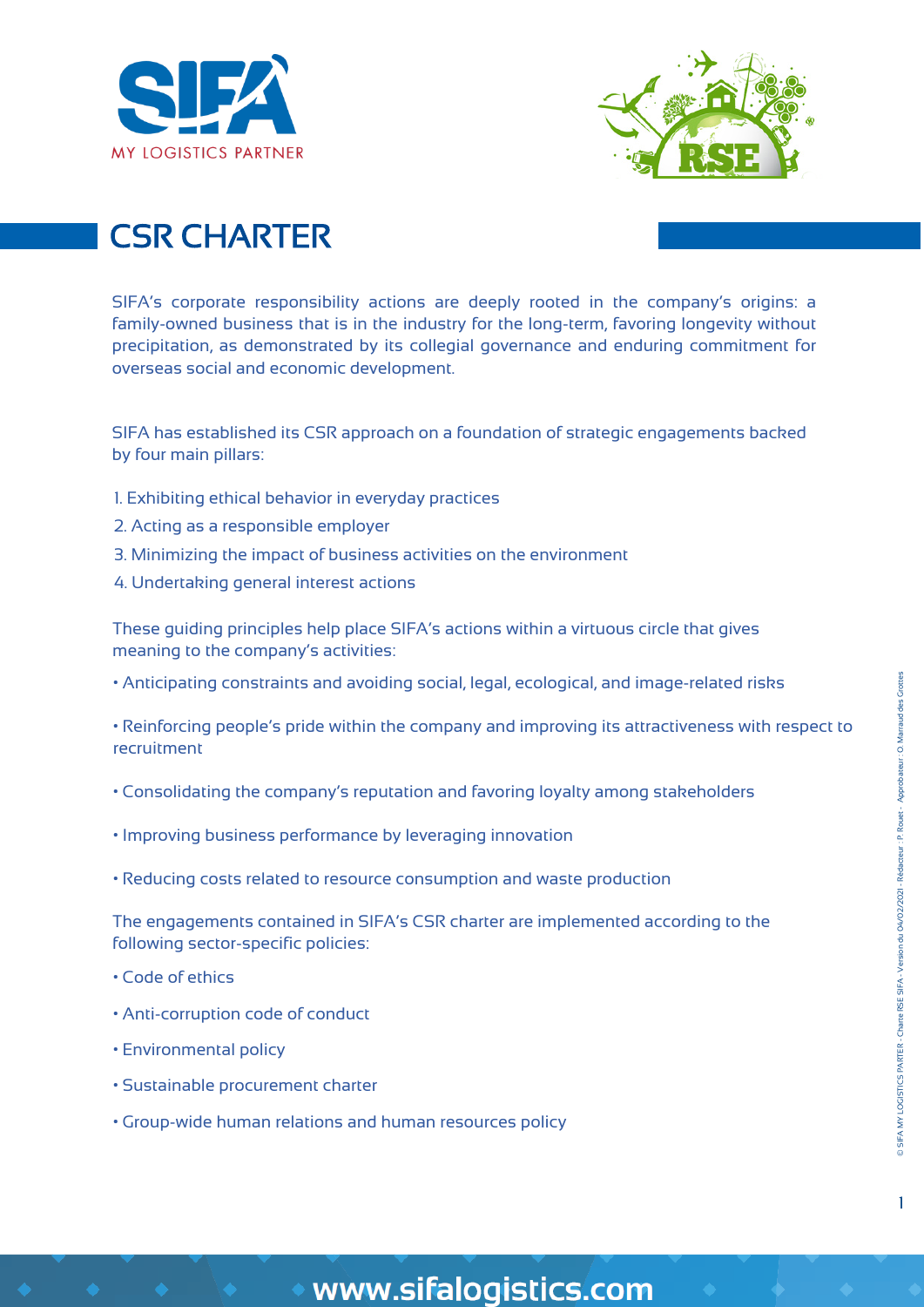



# 1. Exhibiting ethical behavior in everyday practices

### Acting with ethics

SIFA places a high priority on ensuring the compliance of its activities with applicable laws and regulations while also adhering to best practices in the industry. All staff members are trained and made aware of risks related to corruption and illegal practices. Furthermore, we encourage whistleblowing.

A group-wide fraud prevention system has been deployed to help protect against fraud and discourage people from engaging in fraud.

Our commitment to act in an ethical manner enables SIFA to actively fight risks to the company's reputation as well as potential sanctions, further protecting our development plans.

#### Making sure we respect our clients' best interests

It is in SIFA's DNA to be a service provider. Every decision made by the group revolves around our clients and their expectations. The quality of service we provide is a fundamental priority for SIFA teams.

#### Sustainable procurement

Purchasing by SIFA and its subsidiaries is guided by principles of equity and transparency, in compliance with regulatory requirements.

As a result of our long-term policy, we favor durable relations and local purchasing, and we choose small suppliers whenever possible.

 $\overline{2}$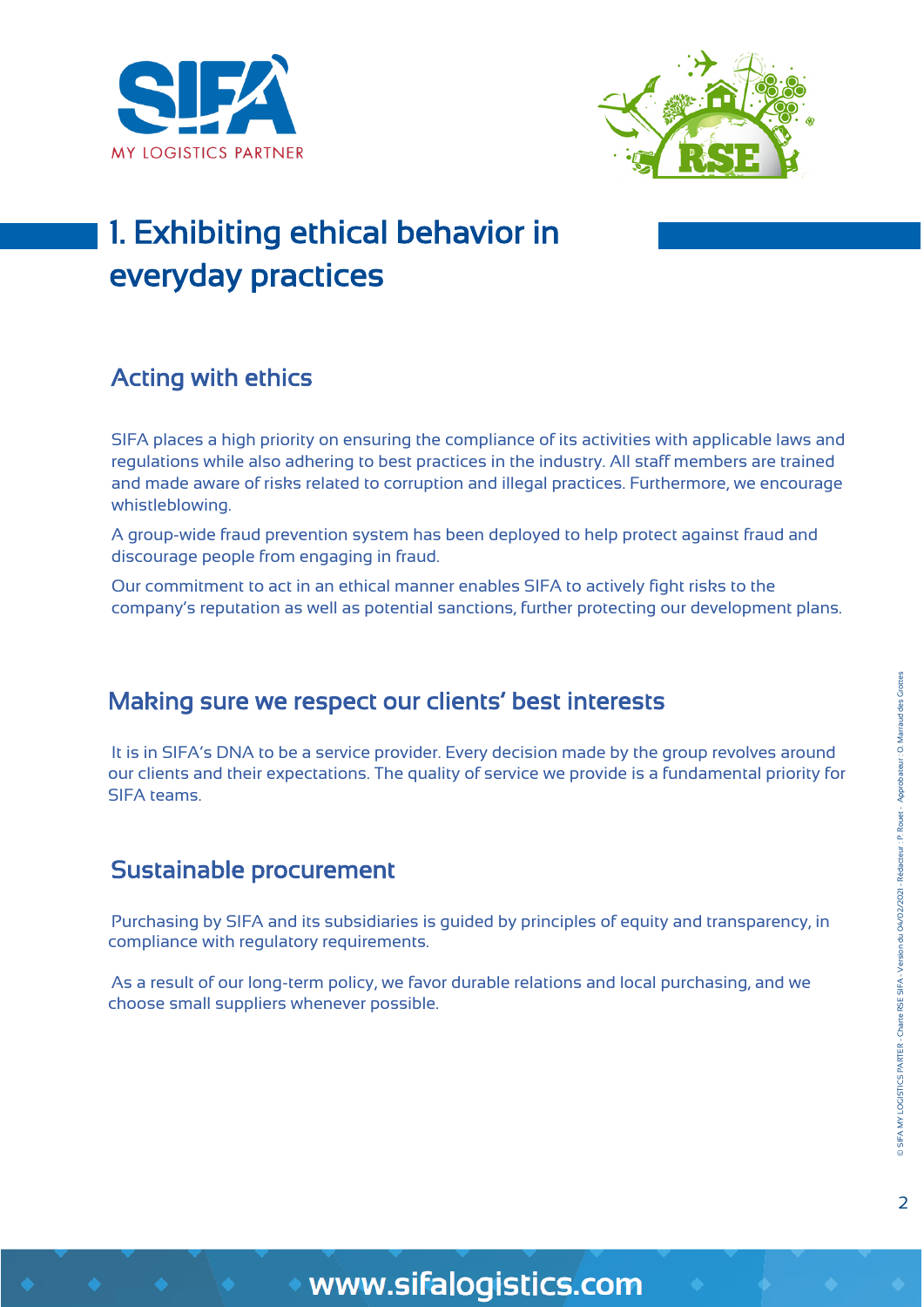



# 2. Acting as a responsible employer

#### Promoting diversity

As an economic player overseas for nearly 70 years, SIFA is committed to promoting diversity and fighting against all forms of discrimination related to recruitment, equal pay, and career advancement.

The company does not tolerate any discrimination whatsoever with respect to employees' origin, nationality, religion, race, gender, or age.

### Developing skills and employability

Significant changes in expectations by clients who ship goods, along with digital transformation, have made skill and employability development for our teams a strong focus of SIFA's commitment.

Training is an integral part of the SIFA corporate culture. Every employee, at every level, must be given a chance to improve their skills and knowledge.

We promote practical training, and a digital training platform was deployed to help make it easier for employees to access training. Appropriate training programs are developed for each of the group's activities.

#### Compensation

SIFA applies a clear and motivating compensation and benefits policy for each job position, in line with practices in the sector.

### **Mobility**

SIFA is well aware that knowledge of other cultures helps open the mind, and also serves as a source for improving each individual's professional practices. The company therefore encourages mobility among its subsidiaries overseas, in Africa, Oceania, and America.

#### Social cohesion and friendliness

SIFA promotes cohesion within the company by facilitating and pursuing social dialog.

We encourage initiatives that favor a friendly atmosphere within the company.

General and theme-oriented seminars are organized on a regular basis to enable employees from different departments and subsidiaries to get to know each other.

Day-long events for integration and internal team building are organized locally for staff.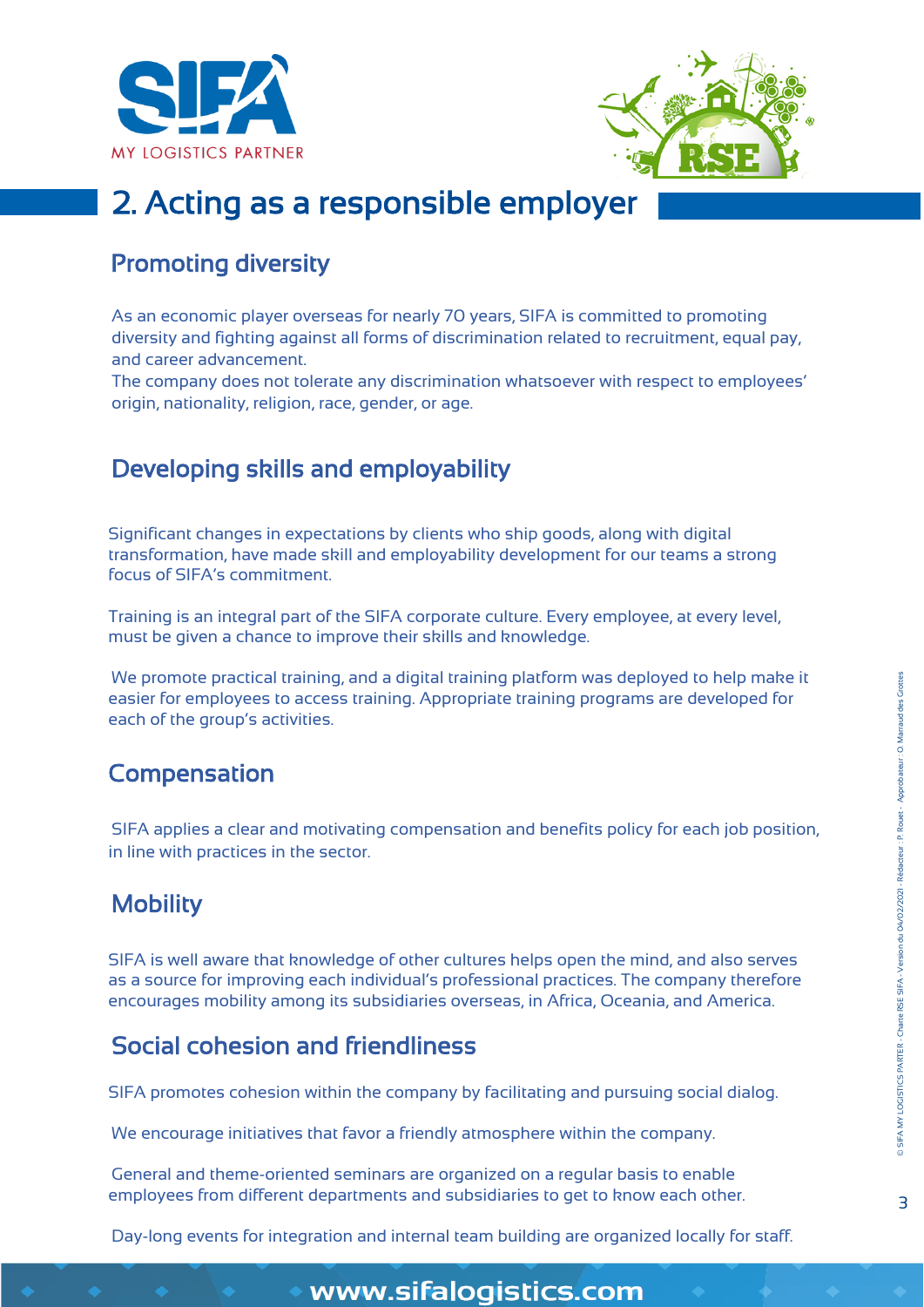



# 3. Minimizing the impact of business activities on the environment

#### Controlling water and energy consumption

SIFA works hard to control its water and energy consumption. The company has undertaken a program to update and replace operational facilities with a focus on HQE (High Quality Environment) buildings.

#### Controlling our carbon footprint

SIFA launched a program to calculate and reduce its carbon footprint in the medium-term. We provide additional support for this program by regularly replacing our vehicles to support the latest environmental standards. All agencies in the SIFA group are deploying efforts to digitalize their operating processes and work towards achieving "zero paper" processes.

#### Sustainable procurement

SIFA strives to favor suppliers who implement a sustainable development policy. We want our suppliers to engage in an approach to:

• Respect the environmental regulations applicable to their business activity

• Implement progressive and ongoing improvement efforts to limit their direct impact on the environment

• Work to take environmental considerations into account when designing their products and services

- Fully commit to protecting employees, and their health and safety, at the workplace
- Facilitate career development
- Forbid any and all acts of discrimination at the workplace

We have made efforts to ask our suppliers whether they have implemented a CSR charter and, if not, to request that they sign an agreement to improve their practices on the topic.

#### Reinforcing nature

SIFA is aware that operating facilities have an impact on the biosphere and is thus committed to taking actions to reinforce nature at a local level. SIFA actively supports reforestation in the French overseas departments and territories.

Day-long events for integration and internal team building are organized locally for staff.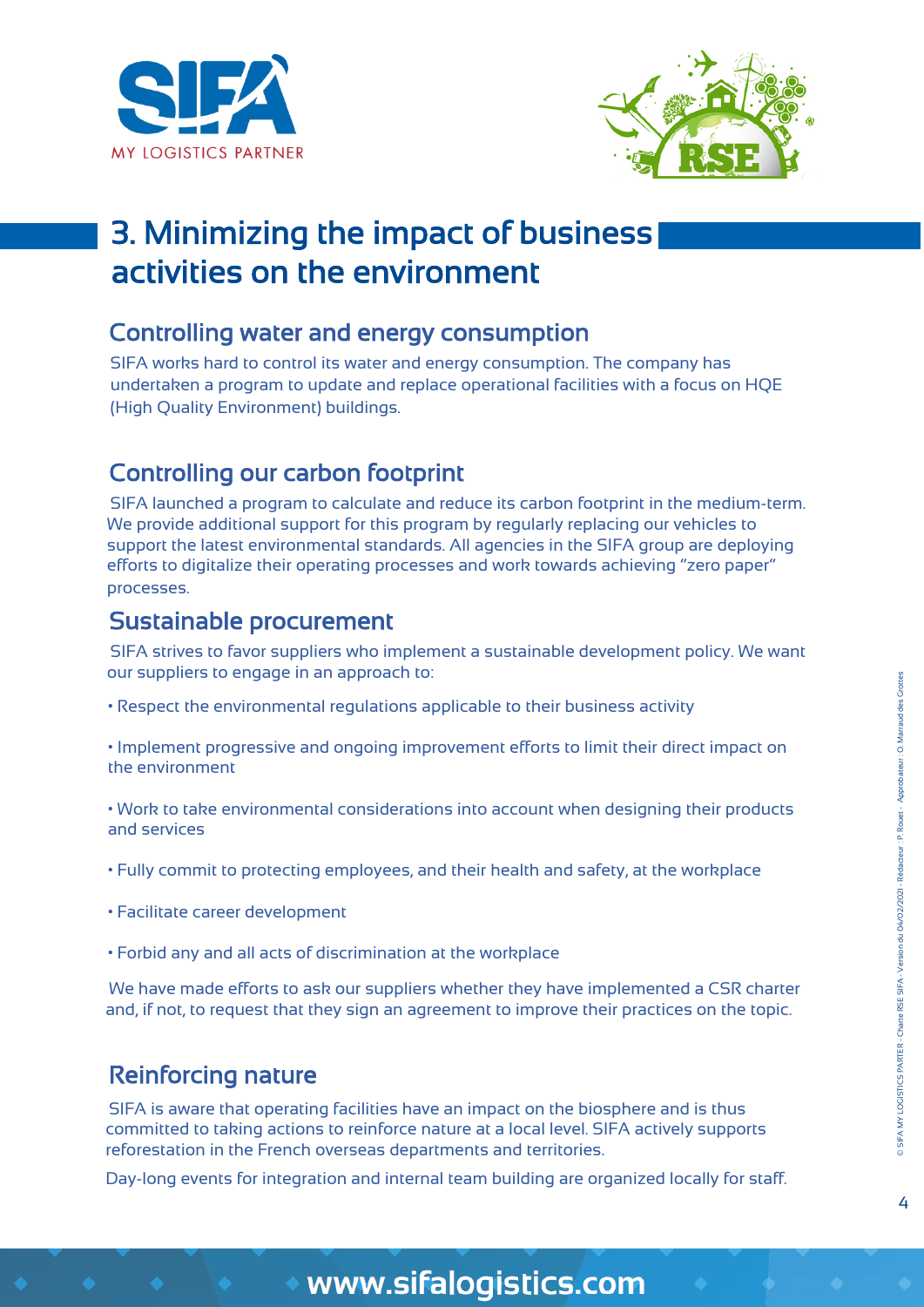



# 4. Contributing to the general interest

### Young people are our future

SIFA is committed to helping young people enter professional life through work-study opportunities and internships at the company.

### Patronage

As an economic player dedicated to the very heart of its overseas territories, SIFA supports corporate patronage initiatives that help preserve local historical heritage.

For example, SIFA financed an exhibition on the Yole – a traditional fishing boat – at the most recent Paris Boat Show to help highlight Martinique's maritime heritage.

5